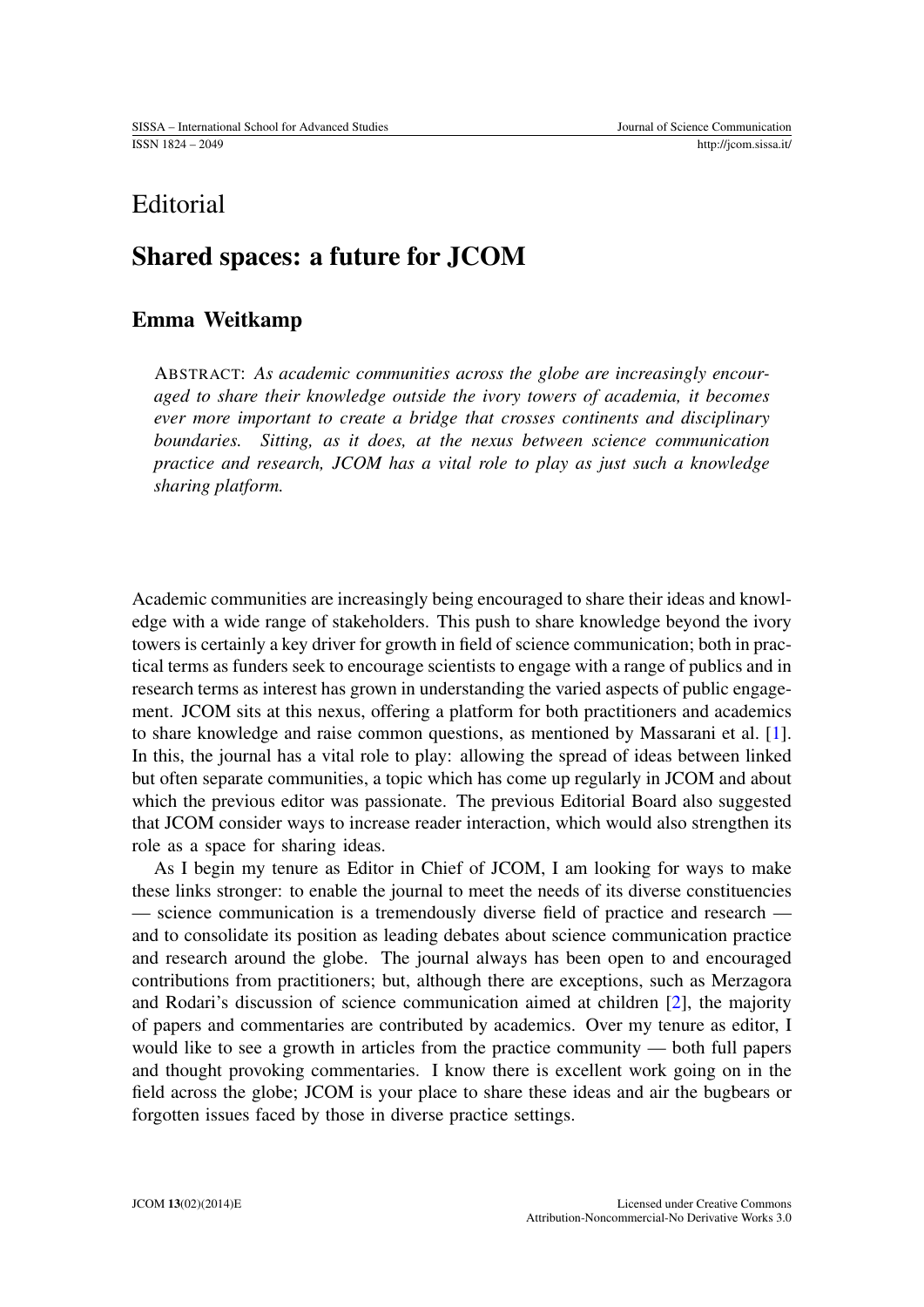Commentaries, such as those on social inclusion in this issue, challenge us to reflect on our own research and practice. Dawson [\[3\]](#page-1-2) for example, suggests that we need to rethink how we conceptualise social exclusion from science communication activities, arguing that by focusing on barriers to engagement we 'side step' reflections on whether our practices are themselves exclusive. Streicher et al. [\[4\]](#page-1-3) argue that we should stop expecting people to come to us if we wish to reach out to unengaged communities and should, instead, go to where the people are. Similarly, Aguirre [\[5\]](#page-1-4) describes how the Explora Science Centre in Moravia worked with the local community, one with significant poverty issues, to develop a social management strategy designed to help ensure the science centre caters for local needs. Perie et al.  $[6]$  $[6]$  argue that understanding scientific thinking can empower youth in conflict zones; in this case the end is not engagement with science at all, but a wider goal, that science engagement is itself empowering across many facets of society. Each of these thought provoking commentaries offers both challenges and advice to academics and practitioners alike.

My challenge to you, the readers of JCOM, is to propose your own set of commentaries that will challenge us to think outside our usual practice, to contribute thought provoking articles exploring your research or field of practice and to encourage your colleagues to read and write for the journal. It is only through your participation with JCOM that we can provide engaging and stimulating articles that challenge the science communication field to move beyond the boundaries of today. I also challenge you to make the most of the thought provoking ideas published in JCOM by using them as a starting point for wider conversations on social media and other platforms. Finally, I would like to thank the Editors and Editorial Advisory Board for their work over the past year and their continued support into the future.

#### **References**

- <span id="page-1-0"></span>[1] L. Massarani, M. Merzagora, N. Pitrelli, B. Trench and B. Zivcovic (2013), "New directions for JCOM", *JCOM* 12[\(02\): E.](http://jcom.sissa.it/archive/12/02/JCOM1202%282013%29E/)
- <span id="page-1-1"></span>[2] M. Merzagora and P. Rodari (2013), "The challenges and the opportunities of letting children have their say", *JCOM* 12[\(03\): E.](http://jcom.sissa.it/archive/12/3-4/JCOM1203%282013%29E/)
- <span id="page-1-2"></span>[3] E. Dawson (2014), "Reframing social exclusion from science communication: moving away from 'barriers' towards a more complex perspective", *JCOM* 13[\(02\): C02.](http://jcom.sissa.it/archive/13/02/JCOM_1302_2014_C01/JCOM_1302_2014_C02)
- <span id="page-1-3"></span>[4] B. Streicher, K. Unterleitner and H. Schulze (2014), "Knowledge°rooms — science communication in local, welcoming spaces to foster social inclusion", *JCOM* 13[\(02\): C03.](http://jcom.sissa.it/archive/13/02/JCOM_1302_2014_C01/JCOM_1302_2014_C03)
- <span id="page-1-4"></span>[5] C. Aguirre (2014), "Science Centers. Which role can they play to participate in a city social reconstruction?", *JCOM* 13[\(02\): C04.](http://jcom.sissa.it/archive/13/02/JCOM_1302_2014_C01/JCOM_1302_2014_C04)
- <span id="page-1-5"></span>[6] L. Perié, L. Riboli-Sasco and C. Ribrault (2014), "Straight into conflict zones, scientific research empowers the minds", *JCOM* 13[\(02\): C05.](http://jcom.sissa.it/archive/13/02/JCOM_1302_2014_C01/JCOM_1302_2014_C05)